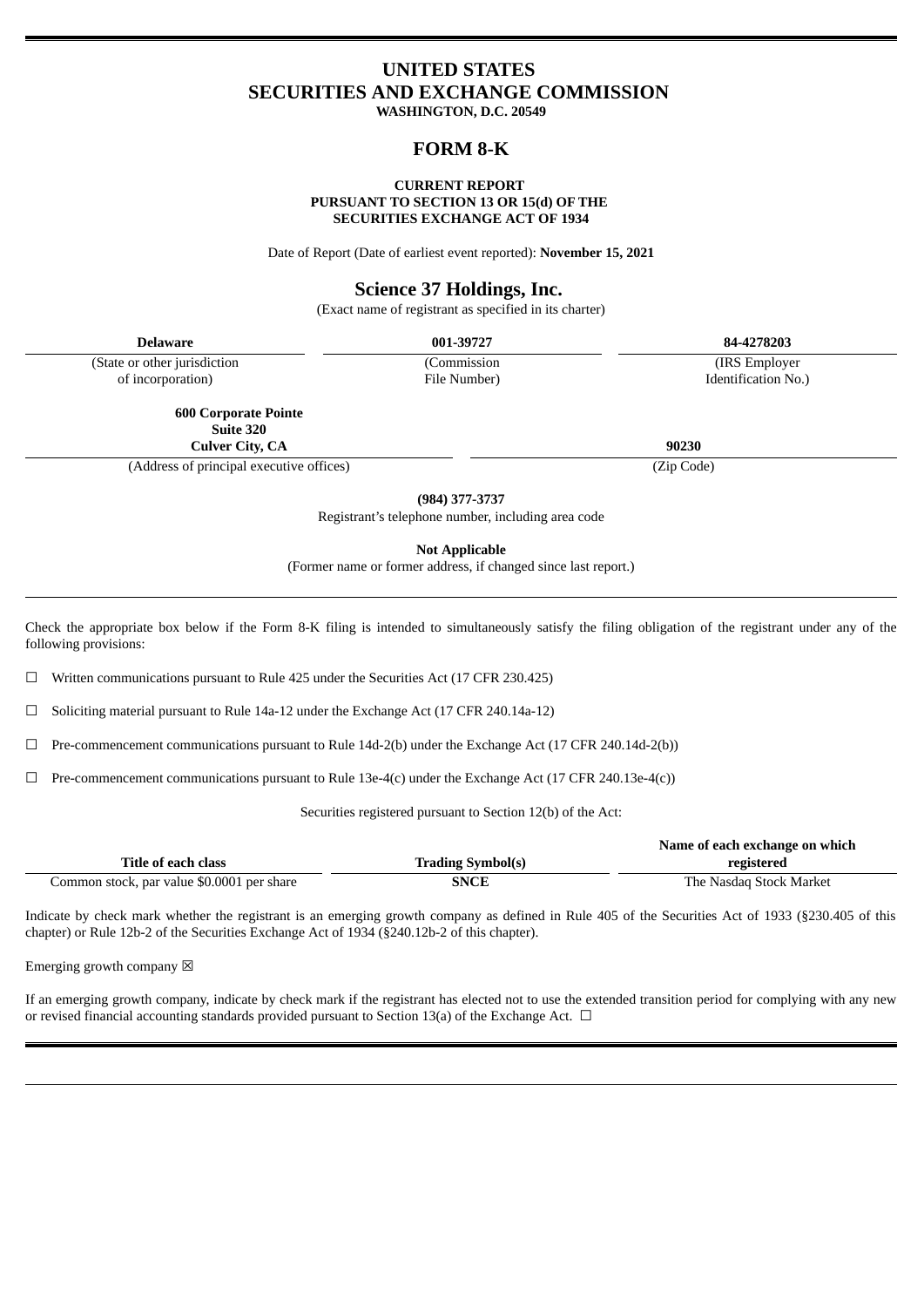### **Item 2.02 Results of Operations and Financial Condition.**

On November 15, 2021, Science 37 Holdings, Inc. (the "Company") issued a press release announcing the Company's financial results for the quarter ended September 30, 2021. A copy of the press release is furnished as Exhibit 99.1 to this Current Report on Form 8-K and is incorporated herein by reference.

### **Item 7.01 Regulation FD Disclosure.**

The information set forth under Item 2.02 is incorporated herein by reference.

The information in Item 2.02 and Item 7.01 of this Form 8-K and Exhibit 99.1 attached hereto shall not be deemed "filed" for purposes of Section 18 of the Securities Exchange Act of 1934, as amended (the "Exchange Act"), or otherwise subject to the liabilities of that Section, or incorporated by reference in any filing under the Securities Act of 1933, as amended, or the Exchange Act, except as shall be expressly set forth by specific reference in such a filing.

#### **Item 9.01. Financial Statement and Exhibits.**

(d) Exhibits.

| <b>Exhibit</b><br><b>Number</b> | <b>Description</b>                    |  |
|---------------------------------|---------------------------------------|--|
| 99.1                            | Press release dated November 15, 2021 |  |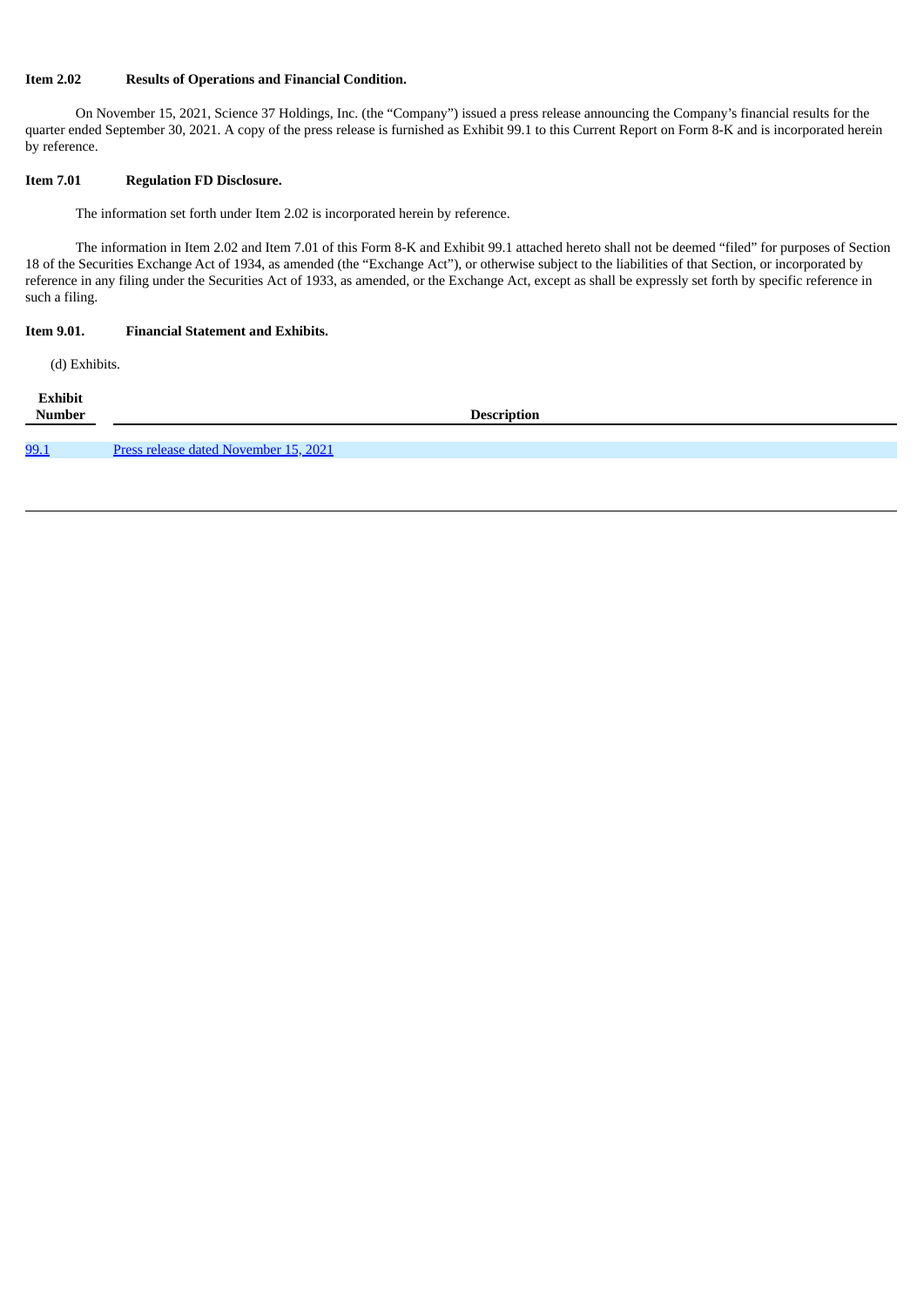## **SIGNATURES**

Pursuant to the requirements of the Securities Exchange Act of 1934, the registrant has duly caused this report to be signed on its behalf by the undersigned hereunto duly authorized.

Date: November 15, 2021 By: /s/ David Coman

**Science 37 Holdings, Inc.**

Name: David Coman Title: Chief Executive Officer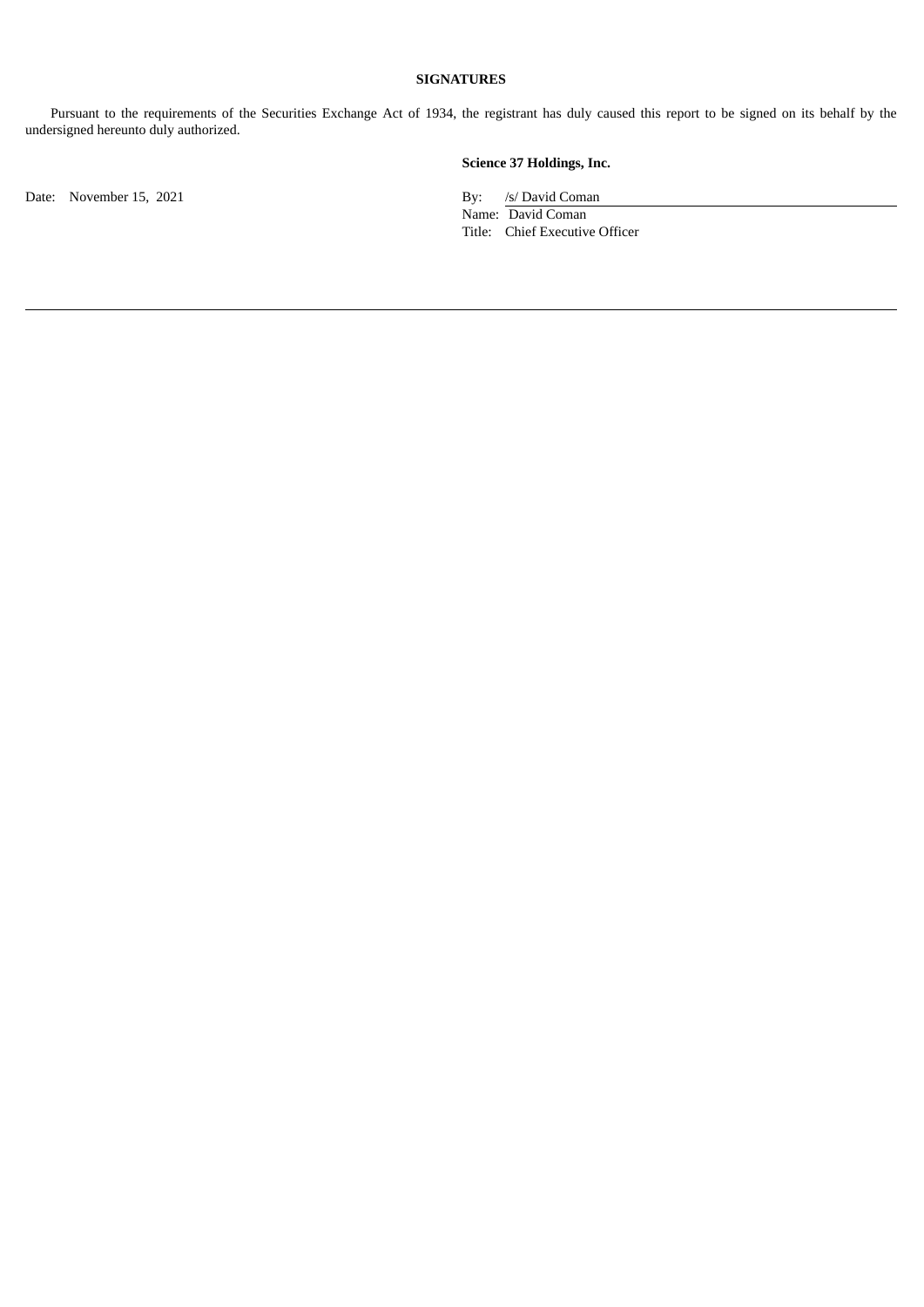

# <span id="page-3-0"></span>Science 37 Reports Quarterly Financial Results for the Period Ended September 30, 2021

LOS ANGELES, November 15, 2021 — Science 37 Holdings, Inc. (Nasdaq: SNCE), ("Science 37") the Operating System for today's more agile clinical trials, today reported its financial results for the quarter ended September 30, 2021.

"We are pleased to have delivered another quarter of strong financial performance, marked by the early achievement of our previously communicated full year net bookings projections in September," said David Coman, Chief Executive Officer of Science 37. "These results reflect the rapidly expanding market and the adoption of our Operating System as the industry standard. We expect this strong momentum to continue as more pharmaceutical sponsors strive to accelerate clinical trials by enabling universal access to patients and providers, anywhere."

### **Quarterly Financial Highlights**

- · Revenue was \$14.2 million for the quarter ended September 30, 2021, a 116% increase compared to the same period in 2020.
- · Net bookings were \$35.9 million for the quarter ended September 30, 2021, a 342% increase compared to the same period in 2020.
- · Adjusted Gross Profit was \$4.0 million for the quarter ended September 30, 2021, compared to \$(0.5) million for the same period in 2020. Adjusted Gross Margin was 28.4% for the quarter ended September 30, 2021, compared to (7.0%) percent for the same period in the prior year.
- Net loss was \$14.7 million for the quarter ended September 30, 2021, resulting in diluted earnings per share of \$(3.23), compared to a net loss of \$7.7 million in the same period in 2020, or diluted earnings per share of \$(0.90).
- · Adjusted Net Loss was \$13.9 million for the quarter ended September 30, 2021, compared to an Adjusted Net Loss of \$7.8 million in the same period in 2020.
- · Adjusted EBITDA was \$(12.0) million for the quarter end September 30, 2021, compared to \$(6.7) million in the same period in 2020.

### 2021 Financial Outlook

Science 37 is providing guidance for the calendar year ending December 31, 2021 as follows:

- Total revenues between \$53.7 and \$54.2 million.
- Adjusted EBITDA between \$(43.7) and \$(45.7) million.
- Basic shares outstanding are expected to be approximately 114.7 million.

The foregoing 2021 Financial Outlook statements represent management's current estimates as of the date of this release. Actual results may differ materially depending on a number of factors. Investors are urged to read the Cautionary Note Regarding Forward-Looking Statements included in this release. Management does not assume any obligation to update these estimates.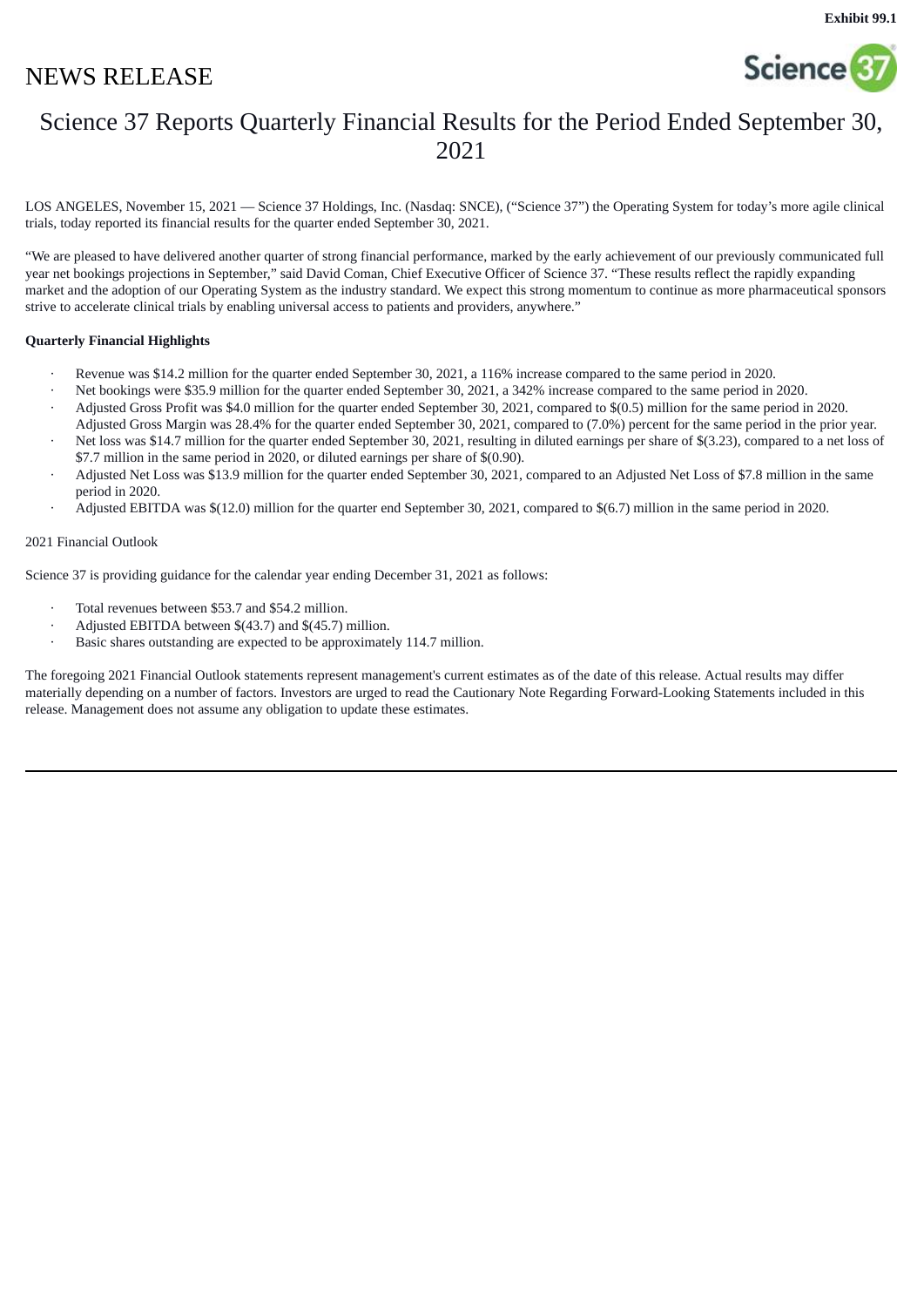

## Webcast and Conference Call Details

Science 37 will host a conference call today, November 15, 2021, at 8:00 a.m. ET to discuss its quarter ended September 30, 2021 financial results. The conference call can be accessed live by dialing (844) 467-7754 for domestic callers or (270) 215-9366 for international callers and referring to Conference ID: 3157111. A live webcast of the conference call will be available on the "Investor Relations" section of the Company's website at https://investors.science37.com/. An archived copy of the webcast will be available on the website after the call.

#### About Science 37

Science 37's mission is to enable universal access to clinical research—making it easier for patients and providers to participate from anywhere and helping to accelerate the development of treatments that impact patient lives. As a pioneer of decentralized clinical trials, the Science 37 Clinical Trial Operating System (OS) supports today's more agile clinical research designs with its full stack, end-to-end technology platform and specialized networks of patient communities, telemedicine investigators, mobile nurses, remote coordinators and connected devices. Configurable to enable any study type, the Science 37 OS enables up to 15x faster enrollment, 28% better retention and 3x more people of color, as compared to the traditional site-centric clinical trial model, with industry-leading workflow orchestration, evidence generation and data harmonization. For more information, visit https://www.science37.com.

#### **Cautionary Note Regarding Forward-Looking Statements**

This press release contains certain forward-looking statements within the meaning of the federal securities laws, including statements regarding the services offered by Science 37 and the markets in which it operates, and Science 37's projected future results. These forward-looking statements generally are identified by the words "believe," "project," "expect," "anticipate," "estimate," "intend," "strategy," "future," "opportunity," "plan," "may," "should," "will," "would," "will be," "will continue," "will likely result" and similar expressions. Forward-looking statements are predictions, projections and other statements about future events that are based on current expectations and assumptions and, as a result, are subject to risks and uncertainties. Many factors could cause actual future events to differ materially from the forward-looking statements in this press release, including but not limited to: (i) the ability to maintain the listing of Science 37's securities on Nasdaq, (ii) volatility in the price of Science 37's securities due to a variety of factors, including changes in the competitive and highly regulated industries in which Science 37 plans to operate, variations in performance across competitors, changes in laws and regulations affecting Science 37's business and changes in its capital structure, (iii) the ability to recognize anticipated benefits of the business combination between Science 37, Inc. and LifeSci Acquisition II Corp. ("LifeSci"), (iv) the ability to implement business plans, forecasts, and other expectations, and to identify and realize additional opportunities, (v) the risk that Science 37 may never achieve or sustain profitability, (vi) the risk that Science 37 will need to raise additional capital to execute its business plan, which may not be available on acceptable terms or at all; and (vii) the potential adverse effects of the ongoing global COVID-19 pandemic. The foregoing list of factors is not exhaustive. You should carefully consider the foregoing factors and the other risks and uncertainties described in the "Risk Factors" section of LifeSci's definitive proxy statement/prospectus filed with the U.S. Securities and Exchange Commission (the "SEC") on September 24, 2021 and other documents filed by Science 37 from time to time with the SEC. These filings identify and address other important risks and uncertainties that could cause actual events and results to differ materially from those contained in the forward-looking statements. Forward-looking statements speak only as of the date they are made. Readers are cautioned not to put undue reliance on forward-looking statements, and Science 37 assumes no obligation and does not intend to update or revise these forward-looking statements, whether as a result of new information, future events, or otherwise, except as required by law. Science 37 does not give any assurance that Science 37 will achieve its expectations.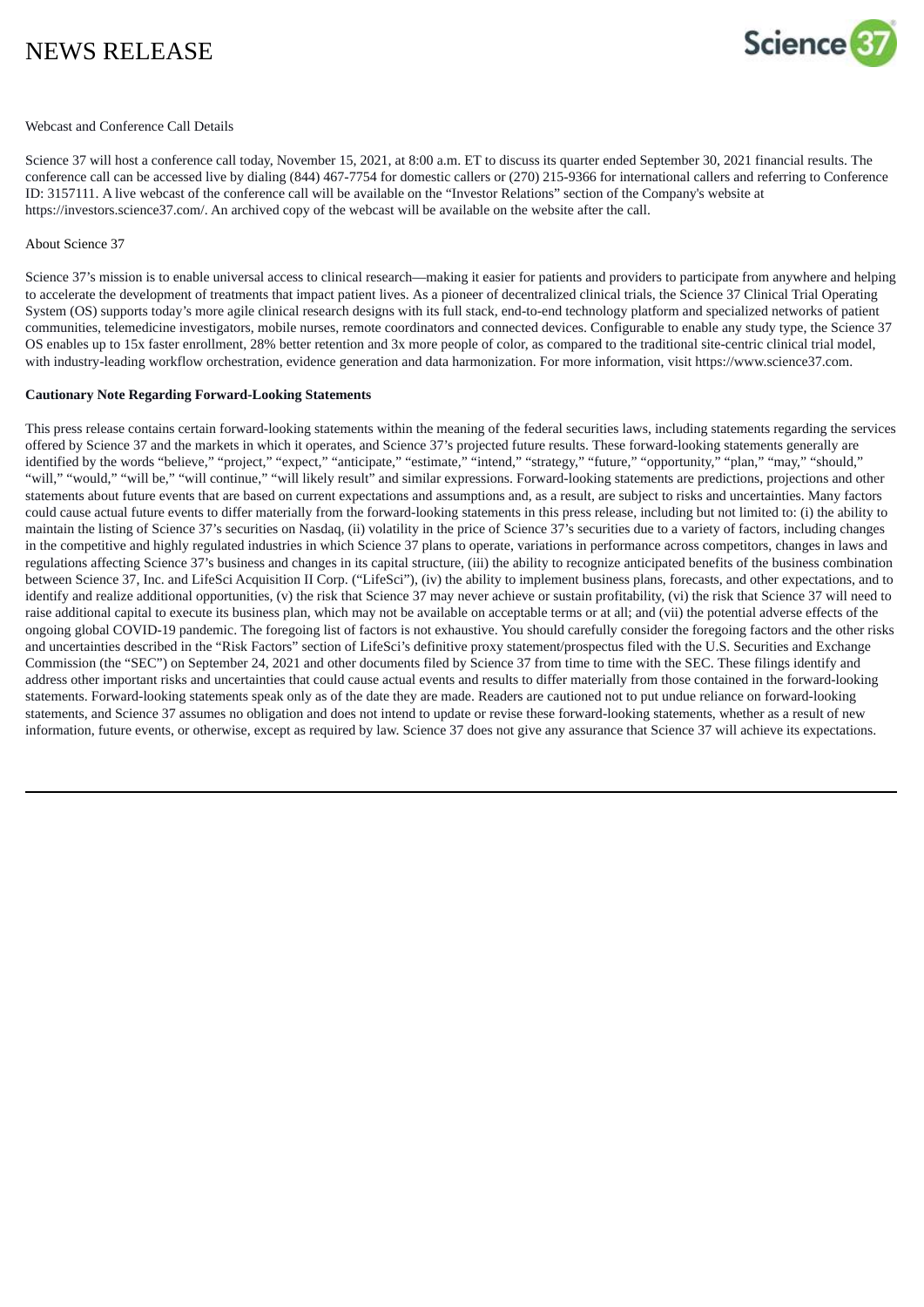

#### Use of Non-GAAP Financial Measures

In addition to the financial measures prepared in accordance with U.S. Generally Accepted Accounting Principles ("GAAP"), this press release contains certain non-GAAP financial measures, including adjusted gross profit, adjusted EBITDA and adjusted net income (loss). A "non-GAAP financial measure" is generally defined as a numerical measure of a company's financial performance that excludes or includes amounts from the most directly comparable measure calculated and presented in accordance with GAAP in the statements of operations, balance sheets, or statements of cash flows of the Company. Please refer to the reconciliations of the non-GAAP financial measures to their most directly comparable GAAP measures included in this press release and the accompanying tables contained at the end of this release.

The Company defines Adjusted Gross Profit as Gross Profit excluding share-based compensation expense.

The Company defines Adjusted Net Income (including adjusted diluted earnings per share) as net income (including diluted earnings per share) excluding transactions that the Company believes are not representative of its core operations, namely: restructuring and other costs; transaction and integrationrelated expenses; share-based compensation expense; other income (expense), net; and gain or loss on extinguishment of debt.

EBITDA represents earnings before interest, taxes, depreciation, and amortization. The Company defines adjusted EBITDA as EBITDA, further adjusted to exclude expenses and transactions that the Company believes are not representative of its core operations, namely: restructuring and other costs; transaction and integration-related expenses; share-based compensation expense; other income (expense), net; and gain or loss on extinguishment of debt.

Each of the non-GAAP measures noted above are used by management and the Board to evaluate the Company's core operating results because they exclude certain items whose fluctuations from period-to-period do not necessarily correspond to changes in the core operations of the business.

Management believes that adjusted gross profit, adjusted EBITDA and adjusted net income (Loss) are helpful to investors, analysts, and other interested parties because they can assist in providing a more consistent and comparable overview of our operations across our historical periods. In addition, these measures are frequently used by analysts, investors, and other interested parties to evaluate and assess performance.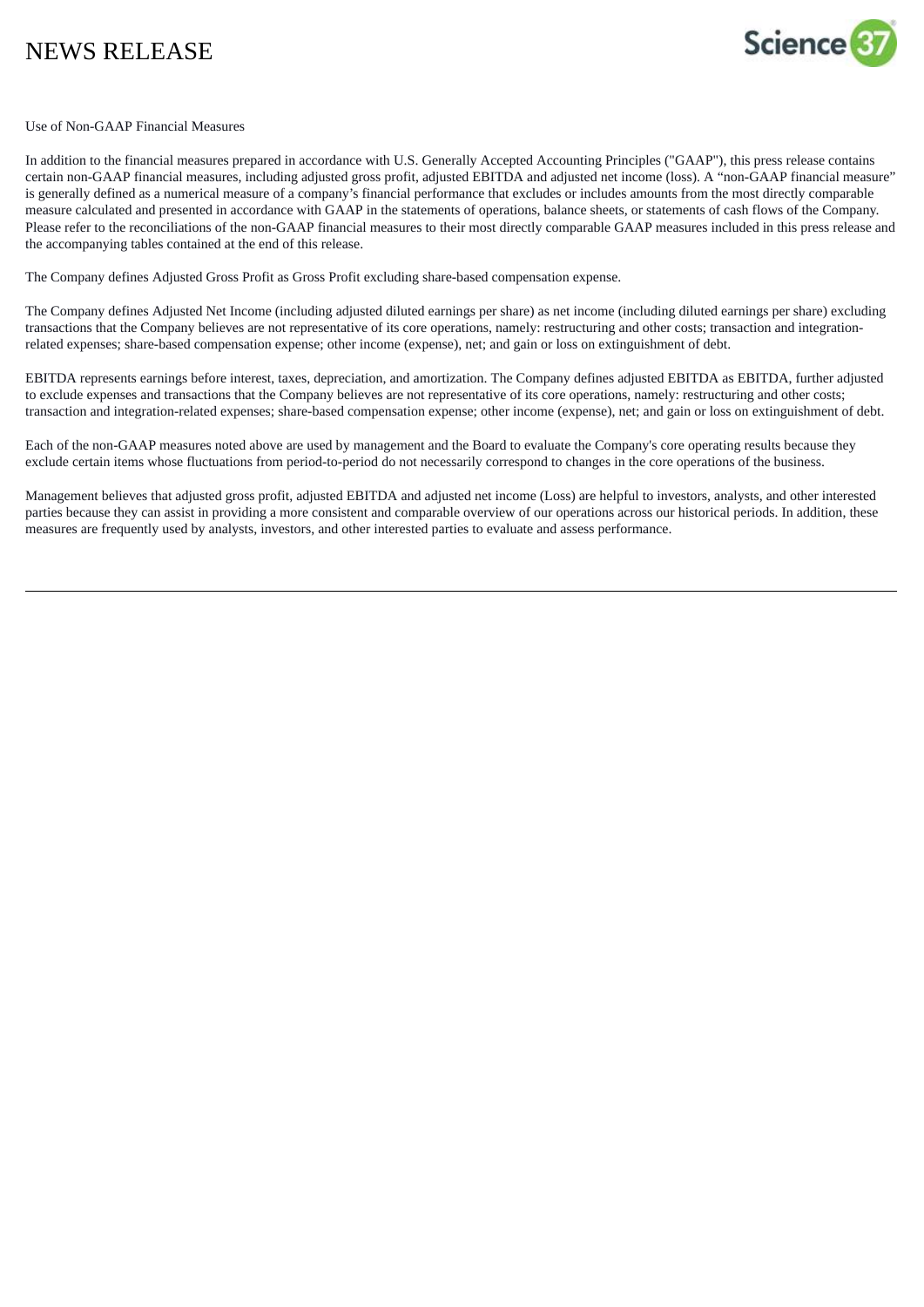

Non-GAAP measures have limitations in that they do not reflect all of the amounts associated with the Company's results of operations as determined in accordance with GAAP. Also, other companies might calculate these measures differently.

## **Contacts:**

#### **INVESTOR RELATIONS**: Caroline Paul

Gilmartin Group investors@science37.com

MEDIA INQUIRIES: Margie Kooman Science 37 Phone: (984) 377-3737 Email: pr@science37.com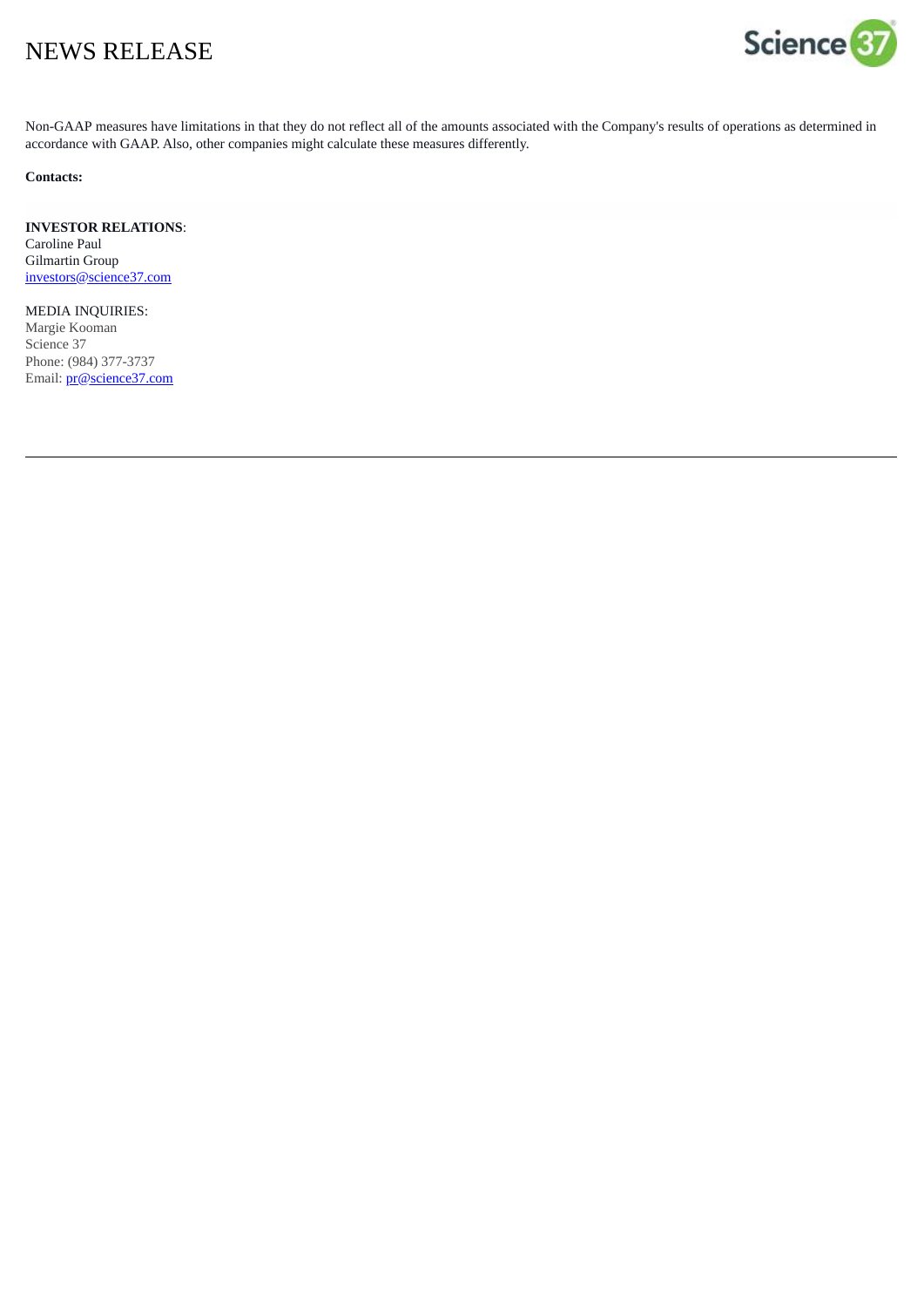

### **SCIENCE 37, INC. CONDENSED CONSOLIDATED STATEMENTS OF OPERATIONS (Unaudited)**

|                                                                        | <b>Three Months Ended</b><br>September 30, |                |              |             | <b>Nine Months Ended</b><br>September 30, |                |    |                |
|------------------------------------------------------------------------|--------------------------------------------|----------------|--------------|-------------|-------------------------------------------|----------------|----|----------------|
|                                                                        |                                            | 2021           |              | 2020        |                                           | 2021           |    | 2020           |
| Revenues (including amounts with related parties)                      | \$                                         | 14,235,697     | $\mathbb{S}$ | 6,583,413   | \$.                                       | 39,221,524     | \$ | 12,541,208     |
| Operating expenses:                                                    |                                            |                |              |             |                                           |                |    |                |
| Cost of revenues (including amounts with related parties)              |                                            | 10,318,268     |              | 7,050,897   |                                           | 26,245,932     |    | 10,929,068     |
| Selling, general and administrative                                    |                                            | 16,931,866     |              | 6,301,712   |                                           | 37,477,055     |    | 17,870,603     |
| Depreciation and amortization                                          |                                            | 1,915,517      |              | 1,141,801   |                                           | 5,188,586      |    | 3,162,424      |
| <b>Restructuring Costs</b>                                             |                                            |                |              |             |                                           |                |    | 699,473        |
| Total operating expenses                                               |                                            | 29,165,651     |              | 14,494,410  |                                           | 68,911,573     |    | 32,661,568     |
|                                                                        |                                            |                |              |             |                                           |                |    |                |
| Loss from operations                                                   |                                            | (14, 929, 954) |              | (7,910,997) |                                           | (29,690,049)   |    | (20, 120, 360) |
| Other income:                                                          |                                            |                |              |             |                                           |                |    |                |
| Interest income                                                        |                                            | 151            |              | 1,554       |                                           | 1,424          |    | 76,019         |
| Sublease income (including amounts with related parties)               |                                            | 230,235        |              | 232,294     |                                           | 444,153        |    | 696,882        |
| Other income                                                           |                                            | 7,697          |              | (6,681)     |                                           | 11,954         |    | (2,489)        |
| Total other income                                                     |                                            | 238,083        |              | 227,167     |                                           | 457,531        |    | 770,412        |
| Net loss and other comprehensive loss                                  | \$                                         | (14,691,871)   | \$           | (7,683,830) | \$                                        | (29, 232, 518) | \$ | (19,349,948)   |
|                                                                        |                                            |                |              |             |                                           |                |    |                |
| Loss per share:                                                        |                                            |                |              |             |                                           |                |    |                |
| Basic and diluted                                                      | \$                                         | $(3.23)$ \$    |              | $(0.90)$ \$ |                                           | $(7.66)$ \$    |    | (2.29)         |
| Weighted average common shares outstanding:                            |                                            |                |              |             |                                           |                |    |                |
| Weighted average shares used to compute basic and diluted net loss per |                                            |                |              |             |                                           |                |    |                |
| share                                                                  |                                            | 4,551,755      |              | 8,522,923   |                                           | 3,818,717      |    | 8,458,434      |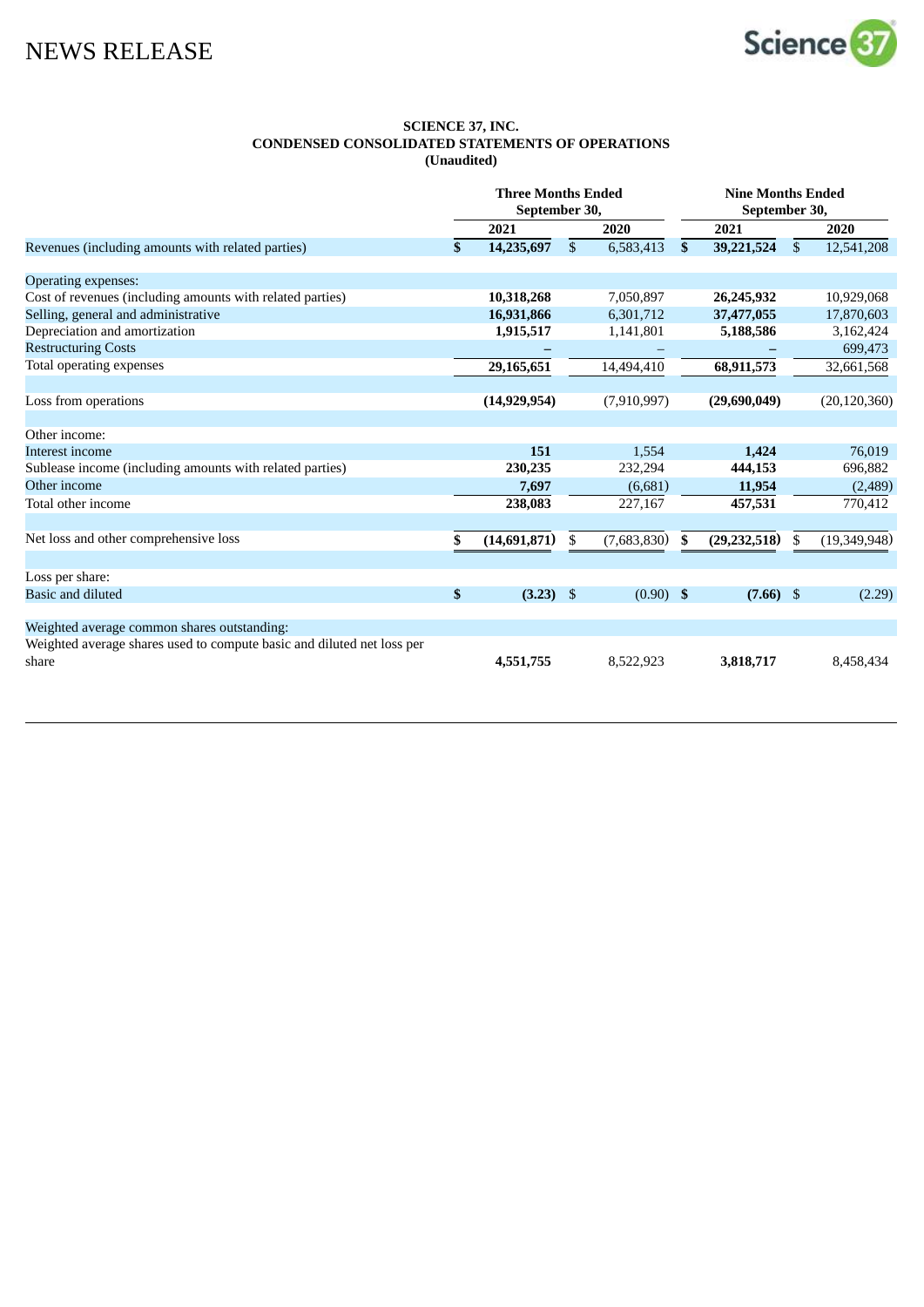

#### **SCIENCE 37, INC. CONDENSED CONSOLIDATED BALANCE SHEETS**

|                                                                                                         | (unaudited)        |    |                          |  |
|---------------------------------------------------------------------------------------------------------|--------------------|----|--------------------------|--|
|                                                                                                         | September 30, 2021 |    | <b>December 31, 2020</b> |  |
| Assets                                                                                                  |                    |    |                          |  |
| Current assets:                                                                                         |                    |    |                          |  |
| Cash and cash equivalents                                                                               | \$<br>7,996,362    | \$ | 32,478,948               |  |
| Restricted cash                                                                                         |                    |    | 1,004,142                |  |
| Accounts receivable, net (including amounts with related parties)                                       | 6,998,708          |    | 11,200,252               |  |
| Prepaid expenses and other current assets                                                               | 4,226,079          |    | 1,364,162                |  |
| <b>Total current assets</b>                                                                             | 19,221,149         |    | 46,047,504               |  |
|                                                                                                         |                    |    |                          |  |
| Property and equipment, net                                                                             | 1,157,818          |    | 535,384                  |  |
| Operating lease right-of-use assets                                                                     | 2,362,445          |    | 2,210,253                |  |
| Capitalized software, net                                                                               | 16,679,024         |    | 8,054,367                |  |
| Other assets                                                                                            | 325,782            |    | 183,718                  |  |
| Total assets                                                                                            | \$<br>39,746,218   | \$ | 57,031,226               |  |
|                                                                                                         |                    |    |                          |  |
| Liabilities, redeemable convertible preferred stock and stockholders' deficit                           |                    |    |                          |  |
| Current liabilities:                                                                                    |                    |    |                          |  |
| Accounts payable                                                                                        | \$<br>7,488,575    | \$ | 4,401,874                |  |
| Accrued expenses and other liabilities                                                                  | 10,727,474         |    | 8,762,839                |  |
| Deferred revenue                                                                                        | 6,571,281          |    | 5,136,457                |  |
| Total current liabilities                                                                               | 24,787,330         |    | 18,301,170               |  |
|                                                                                                         |                    |    |                          |  |
| Long-term liabilities:                                                                                  |                    |    |                          |  |
| Long-term deferred revenue                                                                              | 1,055,624          |    | 427,667                  |  |
| <b>Operating lease liabilities</b>                                                                      | 1,485,288          |    | 1,127,837                |  |
| Other long-term liabilities                                                                             | 1,541,313          |    | 223,619                  |  |
| <b>Total liabilities</b>                                                                                | 28,869,555         |    | 20,080,293               |  |
|                                                                                                         |                    |    |                          |  |
| Redeemable convertible preferred stock:                                                                 |                    |    |                          |  |
| Preferred stock, \$0.0001 par value; 41,692,230 shares authorized, 41,587,368 issued and outstanding at |                    |    |                          |  |
| September 30, 2021 and December 31, 2020                                                                | 143,086,271        |    | 143,086,271              |  |
|                                                                                                         |                    |    |                          |  |
| Stockholders' deficit:                                                                                  |                    |    |                          |  |
| Common stock, \$0.0001 par value; 74,666,115 shares authorized, 4,595,168 and 2,765,097 issued and      |                    |    |                          |  |
| outstanding at September 30, 2021 and December 31, 2020, respectively                                   | 1,039              |    | 856                      |  |
| Additional paid-in capital                                                                              | 4,769,114          |    | 1,611,049                |  |
| <b>Accumulated deficit</b>                                                                              | (136, 979, 761)    |    | (107, 747, 243)          |  |
| Total stockholders' deficit                                                                             | (132, 209, 608)    |    | (106, 135, 338)          |  |
| Total liabilities, redeemable convertible preferred stock and stockholders' deficit                     | \$<br>39,746,218   | \$ | 57,031,226               |  |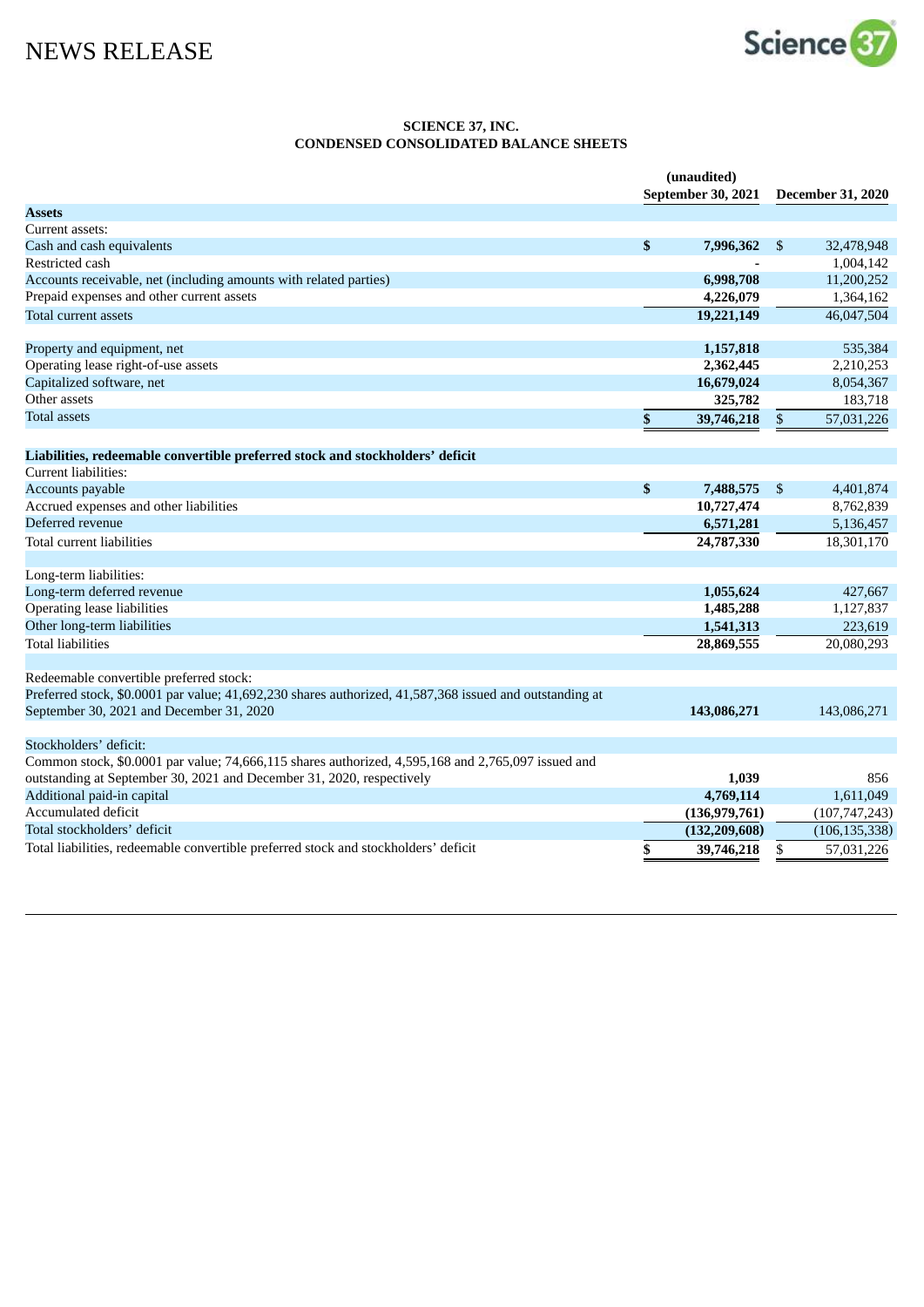

#### **SCIENCE 37, INC. CONDENSED CONSOLIDATED STATEMENTS OF CASH FLOWS (Unaudited)**

|                                                                                                                   |    | <b>Nine Months Ended</b><br>September 30, |                |                |
|-------------------------------------------------------------------------------------------------------------------|----|-------------------------------------------|----------------|----------------|
|                                                                                                                   |    | 2021                                      |                | 2020           |
| <b>Operating activities</b>                                                                                       |    |                                           |                |                |
| Net loss                                                                                                          | \$ | $(29, 232, 518)$ \$                       |                | (19,349,948)   |
| Adjustments to reconcile net loss to net cash used in                                                             |    |                                           |                |                |
| operating activities:                                                                                             |    |                                           |                |                |
| Depreciation and amortization                                                                                     |    | 5,188,586                                 |                | 3,162,424      |
| Amortization of operating ROU assets                                                                              |    | 1,153,257                                 |                | 1,400,294      |
| Stock based compensation                                                                                          |    | 1,913,096                                 |                | 1,789          |
| Changes in assets and liabilities:                                                                                |    |                                           |                |                |
| Accounts receivable (including amounts with related parties)                                                      |    | 4,201,546                                 |                | (3,265,235)    |
| Prepaid expenses and other current assets                                                                         |    | (2,861,917)                               |                | (1,265,844)    |
| Other assets                                                                                                      |    | (142,065)                                 |                | 363,156        |
| Accounts payable                                                                                                  |    | 2,109,901                                 |                | 3,163,309      |
| Accrued expenses and other current liabilities                                                                    |    | 577,494                                   |                | 3,158,333      |
| Deferred revenue                                                                                                  |    | 2,062,780                                 |                | (976, 377)     |
| <b>Operating lease liabilities</b>                                                                                |    | (947, 997)                                |                | (3,399,177)    |
| Other long-term liabilities                                                                                       |    | 1,317,693                                 |                | 143,369        |
| Net cash used in operating activities                                                                             |    | (14,660,144)                              |                | (16, 863, 907) |
| <b>Investing activities</b>                                                                                       |    |                                           |                |                |
| Capitalized software development costs                                                                            |    | (11, 338, 853)                            |                | (3,938,788)    |
| Purchases of fixed assets                                                                                         |    | (732, 883)                                |                |                |
|                                                                                                                   |    |                                           |                | (244, 677)     |
| Net cash used in investing activities                                                                             |    | (12,071,736)                              |                | (4, 183, 465)  |
| <b>Financing activities</b>                                                                                       |    |                                           |                |                |
| Proceeds from Series D-1 financing, net of issuance costs                                                         |    |                                           |                | 39,923,805     |
| Cash received from stock option exercises                                                                         |    | 1,245,152                                 |                | 116,240        |
| Net cash provided by financing activities                                                                         |    | 1,245,152                                 |                | 40,040,045     |
|                                                                                                                   |    |                                           |                |                |
| Net decrease in cash, cash equivalents, and restricted cash                                                       |    | (25, 486, 728)                            |                | 18,992,673     |
| Cash, cash equivalents, and restricted cash, beginning of period                                                  |    | 33,483,090                                |                | 28,808,017     |
| Cash, cash equivalents, and restricted cash, end of period                                                        | \$ | 7,996,362                                 | \$             | 47,800,690     |
| Supplemental disclosures of non-cash activities:                                                                  |    |                                           |                |                |
| Net change in accounts payable and accrued expenses and other current liabilities related to capitalized software |    |                                           |                |                |
| and fixed asset additions                                                                                         | \$ | (2,363,941)                               | $\mathfrak{F}$ | (208, 363)     |
| ROU asset obtained in exchange for operating lease liabilities                                                    | \$ | $(1,305,448)$ \$                          |                |                |